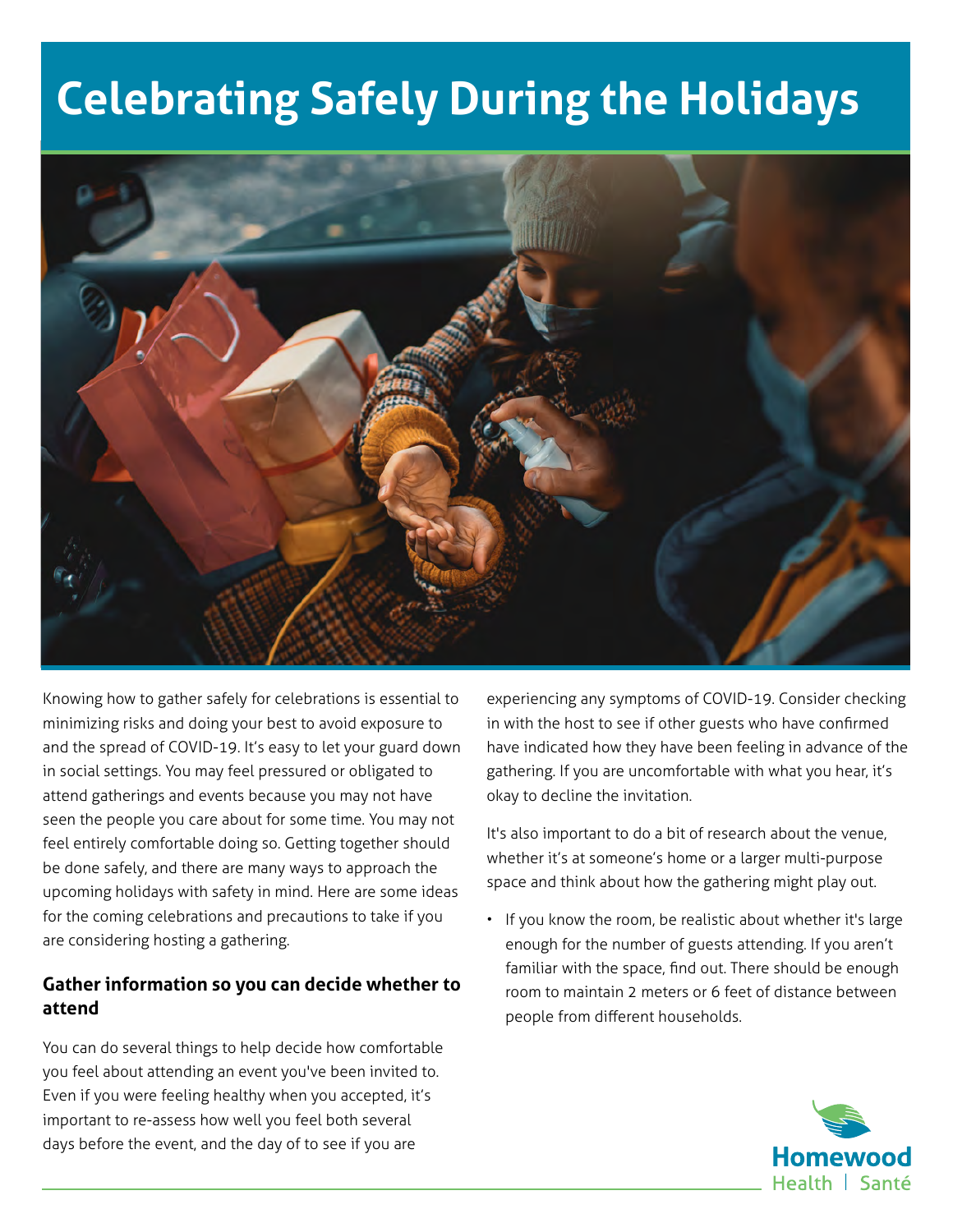- You will also want to understand the cleaning protocols in place for sanitizing surfaces and washrooms and what may be set up to accommodate frequent handwashing.
- Are face coverings going to be mandatory or optional? Suppose they are required in a public venue. In that case, they will provide some measure of protection since COVID-19 is transmitted through respiratory droplets. While face coverings are strongly recommended for guests in a private home, hosts may feel awkward trying to reinforce this. You may want to consider picking up a medical-grade mask to wear since these have been proven more effective at shielding in close quarters than cloth masks.
- It's a good idea to review some of the standard health screening questions with your host. Find out if anyone who will be attending has been in contact with someone who has tested positive for COVID-19. While they may have recovered, there is a risk that they could still be shedding the virus. Similarly, ask if anyone has travelled outside of the province or country in the 14 days leading up to the gathering. Find out if they have fulfilled mandatory quarantine requirements and been self-isolating.
- Ask about food and drink. It could help you feel more comfortable with how food has been prepared and how it will be served. Utensils, even for serving, should not be shared between people, and food should be covered. It should also be placed in a designated space within the venue. Guests should dispose of any unconsumed food promptly rather than leaving it unattended. Much of what we love about socializing during the holidays revolves around food. Often, people contribute a dish to spare the host some effort. In every case, you need to consider the precautions the cook has taken. There could be an increased risk with "pot-luck" style events. Members from the same household may be seated together at a table. In that case, the "family-style" service of food items may be fine, but that would be the only case to consider. For drinks, think about whether or not someone is serving them or can pick one up from a station. While it may feel awkward, these kinds of extra precautions can help reduce transmission and help you feel more comfortable while in attendance.
- Talk about how people will express affection for one another, apart. It's second nature to want to greet people you care about with hugs and handshakes. Remember that close contact is only advised for people who live together. It may be challenging and emotional to process; however, it is best to keep yourself and the people you care about safe. If you must get close to someone, ensure that both of you are masked, that you have both disinfected your hands, and that your time in each other's personal space is not too long.
- Finally, many holiday gatherings focus on singing and dancing as part of the celebrations' focal point. Remember that these activities draw on our respiratory systems and have the potential to increase viral droplets into the air.

## **Hosting? There are many things to consider when it comes to guest safety**

Here's a checklist of things you need to be responsible for as a host when gathering for the holidays this year.

• Check the current gathering restriction guidelines for your community and adhere to them. There may be differences based on geographic areas and the types of venues permitted to be open, depending on current transmission spread and outbreak/infection status.

#### **• Consider your guest list in view of the guidelines**

- Identify anyone who is at high risk: are they immunocompromised or elderly.
- Identify anyone who has a higher degree of exposure: school-aged children, people who may work in settings with a larger number of co-workers, anyone who is a healthcare worker or first responder.
- Create a list of people who could attend within an acceptable degree of risk. It may be easier to keep this list small.
- Share your guest list with other guests so they can make respectful decisions about attending.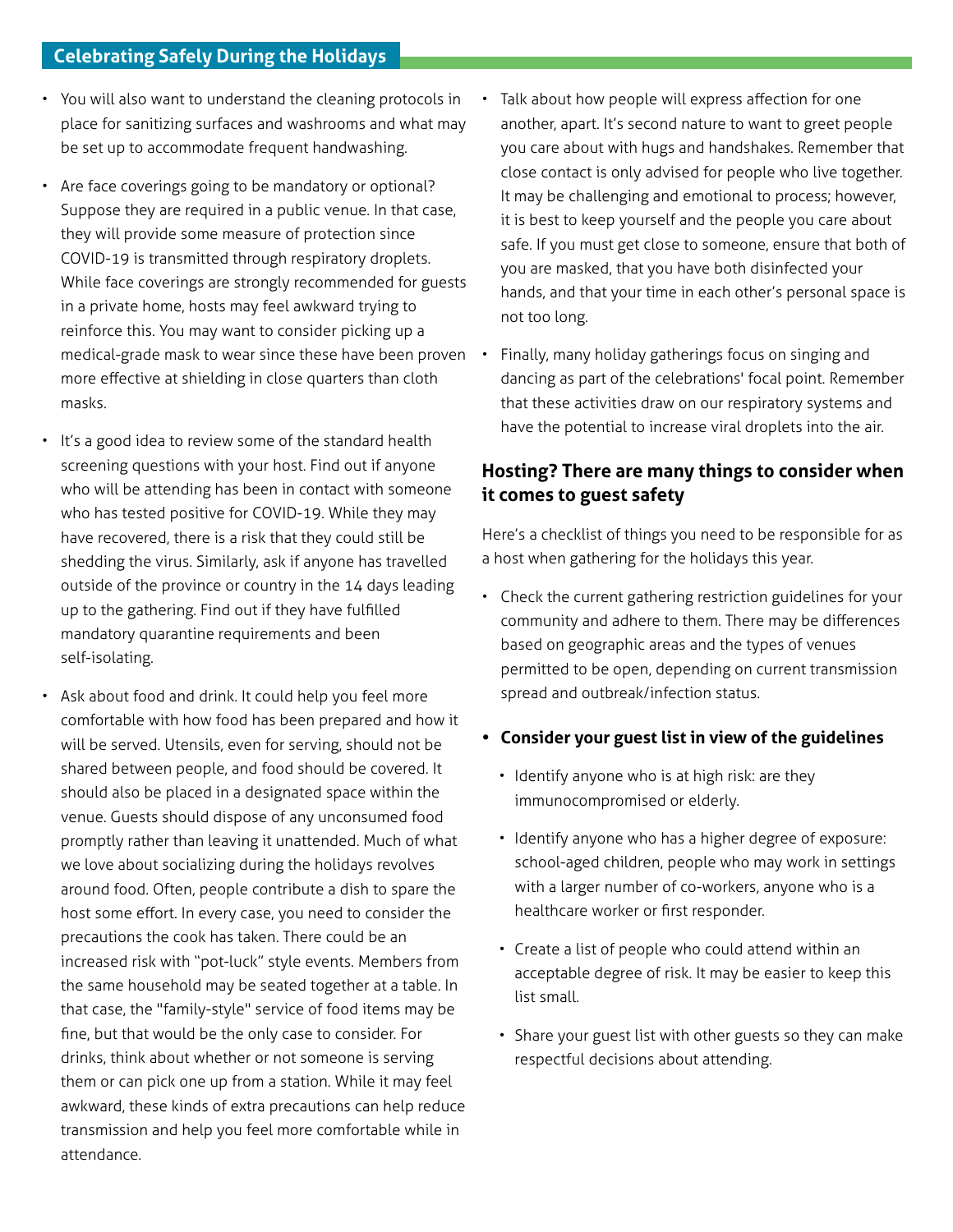#### **• Consider the venue**

- Is it public or private?
- Is there enough space for everyone to maintain prescribed physical distancing?
- Are there outside areas (covered, screened) that people could use or that you could use to exchange air?
- How should you handle washroom facilities (sanitation, staggered entry)?
- How can you protect other spaces and identify areas that are out of bounds?
- What is the protocol for cleaning surfaces?
- How will storing outdoor footwear and coats work safely?

### **• Gathering and activities**

- Pre-screen guests for their health status before they arrive. Be flexible if people determine they cannot attend on the day of.
- Consider assigning an arrival window to avoid crowding. You may want to prepare a short set of instructions and send them to everyone attending in advance, so they know how you are trying to keep them safe.
- Consider gifting each attendee a personal sanitation kit (hand sanitizer, face covering, hand cream, mouthwash)

and encourage the wearing of face coverings, especially for members of different households who are sharing a gathering space (even in a private home)

- You may want to collect contact tracing information from attendees. While most venues are required to do this, as a host at home, you are not obligated to, but it can make it easier to reach out to people if someone were to fall ill after the gathering.
- Take precautions when preparing and serving food and beverages. Reduce the number of people cooking and ensure that serving utensils are not shared between guests. For drinks, consider individual bottles or cans that people can take themselves.
- Consider foregoing any gift exchanges, singing or dancing as these activities can increase transmission. Think of alternatives for this year that will still honour traditions but keep everyone in the venue safe. Perhaps you can show videos of past years "performances" for people to enjoy and reminisce about.
- Involve people who cannot or choose not to attend in person through technology. You may be able to use a common platform to "go live" with your event, or a portion of it. Of course, when using video conferencing, be sure that people are not passing devices around without first taking proper cleaning protocols.